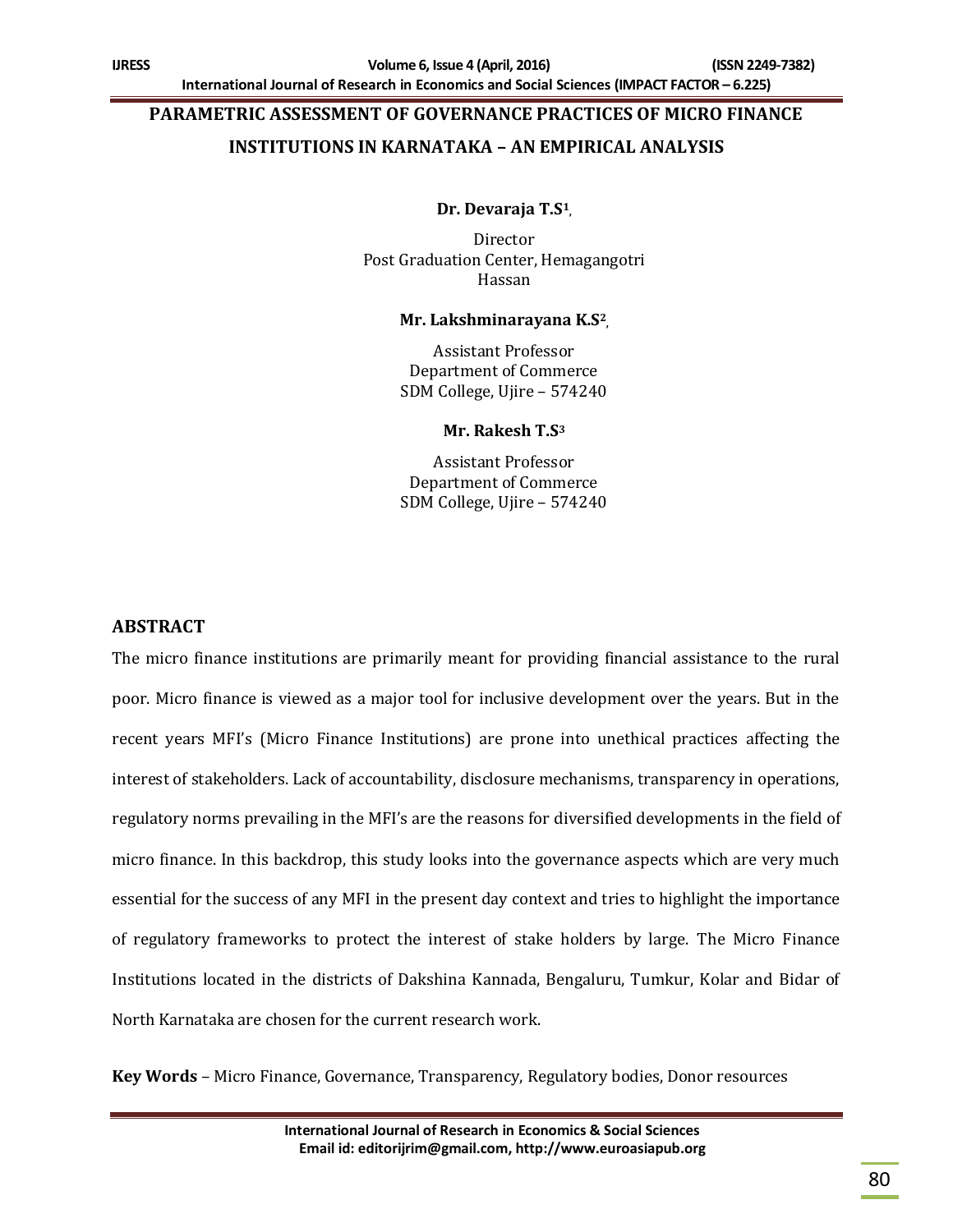## **INTRODUCTION**

Over the last one decade Inclusive growth has received a special emphasis in the Indian policy making. The objective of expanding credit facilities to rural poor has been partially achieved by the Government of India and Reserve Bank of India through several initiatives inclined in the financial system. Some of the futuristic measures are nationalization of banks, prescription of priority sector lending, differential interest rate schemes for the weaker sections, development of credit institutions such as Regional Rural Banks, etc.

Despite these policy efforts, gap remains in the availability of financial services in rural areas and the dependency of the rural poor on money lenders continues as their capacity of saving is too small.

This adverse phenomenon has led to the emergence of Micro Finance in India. The Self-Help Group (SHG)-Bank Linkage Program (SBLP) which was launched in 1992 on a pilot basis soon grew significantly. As per the latest estimates, SHGs enable 97 million poor households' access to sustainable financial services from the banking system and have an outstanding institutional credit exceeding Rs. 31,200 crore as at the end March 2011.

Over the years, the role of microfinance institutions in terms of inclusive development, poverty reduction and economic empowerment is phenomenal and it also attracted the attention of UN. MFIs were primarily promoted by voluntary agencies, popularly known as NGOs with a prime purpose of community services and liberate the poor from poverty.

At present microfinance has global attention and promotion of MFIs, servicing the poor is a greater business opportunity and has became a business goal of such institutions.

There is a huge unmet demand for financial services in the microfinance sector. Despite some success stories, MFIs probably reach fewer than 5 percent of the potential clients. Serving this market will require access to funding far beyond what donors and governments can provide<sup>12</sup>.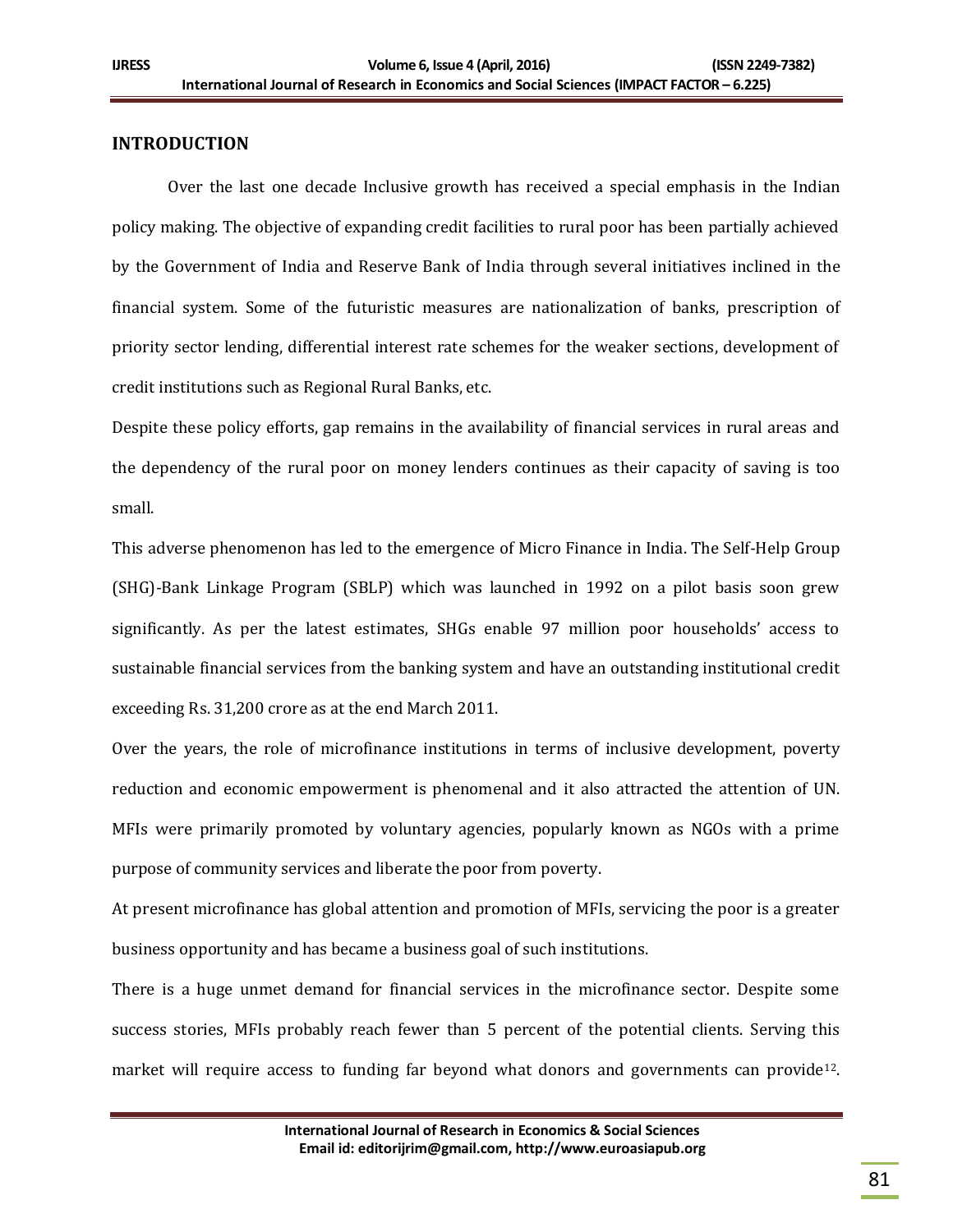Thus, many MFIs want to expand their services by raising funds from commercial sources, including deposits. According to government data, over 5000 *farmers* committed *suicide* in 2005- 2009 in Maharashtra. About 3,000 farmers in Andhra Pradesh committed suicide in the past five years owing to debt trap, drought and crop failure. In many cases extreme step of suicide was taken as a course of action due to heavy pressure and humiliation from the private moneylenders and MFI's.

Despite the measures undertaken by government and RBI, the intention of regulating the MFI's is not reaching the desired goal. Until and unless, proper mechanisms are developed and implemented to monitor the activities of Micro Finance Institutions there is a danger awaiting for those who access to these services. So the relevance of this study is to ascertain the degree of governance prevailing and the degree of governance to be established in order to ensure that the interest of MFI stakeholders is protected by and large. This study probes on the issues related to the determinant, influencing factors and independent factors that ultimately decide why a particular institution is a successful one and others or not. This study is restricted to the selected micro finance institutions of Karnataka.

# **OBJECTIVES OF THE STUDY**

The study was undertaken with the following objectives.

- 1. To asses and analyze the governance issues of microfinance institutions in Karnataka.
- 2. To ascertain the factors that influences governance in MFIs.
- 3. To ascertain the importance of regulatory boards in establishing governance in Micro Finance Institutions.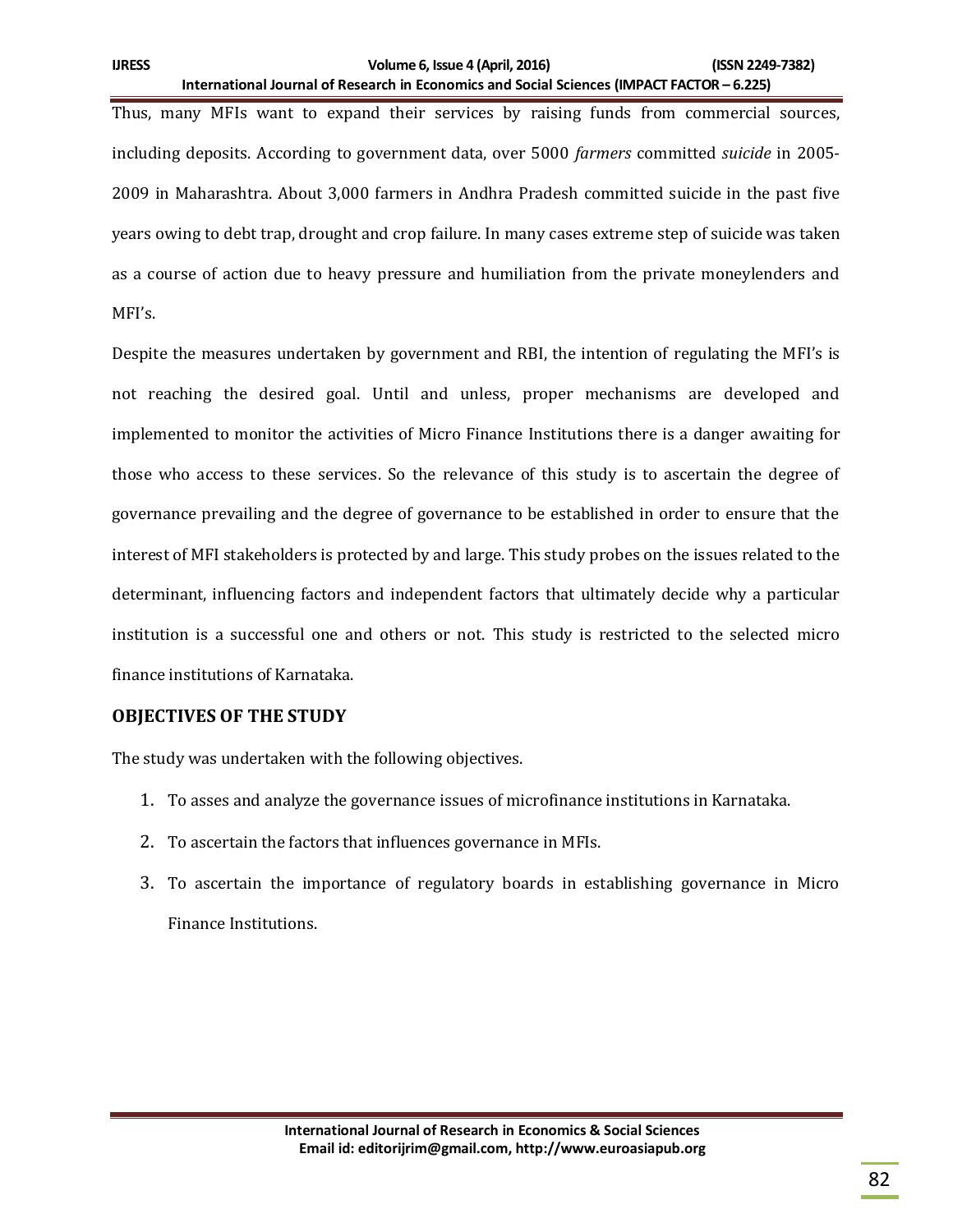## **LITERATURE REVIEW**

**Prof Zohra Bi and Dr. ShyamLalDev Pandey(2011)<sup>1</sup>** highlight that, Micro finance in India has been viewed as a developmental tool which would alleviate poverty and enhance growth of the country through financial inclusion. **Roy Mersland& R. Oystein Storm(2007)<sup>2</sup>** highlight that, nonprofit organizations are quite common in traditional microfinance and a non-profit firm needs return on its capital in order to lend again. **Sri Ramesh S Arunachalam(2007)<sup>3</sup>** identifie that, granting of loans to internal members of the NBFC MFI's should be taken care of and be monitored properly. The NBFC and their practice of lending to rural poor should be encouraged and it should be properly governed by well established regulatory norms of the government. **David Hulme, ThankomArun (2011)<sup>4</sup>** identifie that, recent events in south Asia have led to an expected reversal in the narrative of micro finance, long presented as a development success.

**Sri M.S Sriram (2011)<sup>5</sup>** highlight that, Micro finance institutions need not be treated as holy cows and there need not be any soft regulations on MFI's. MFI should be treated on par with Non-Banking companies. **R Vijaykumar (2009)<sup>6</sup>** attempts to conflate the activities of self-help groups and their federations, the Grameen bank replicators and commercial micro finance institutions, leading to the belief that in empowering the poor the positive attributes shared by one are the others. **Anu Muhammad (2009)<sup>7</sup>** highlighting the successful organized model of the Grameen Bank's micro credit programme which has become an integral part of development thinking and has earned global attention as a new form of banking. **Nilakanth Rath (2008)8**, expresses his concern on farmer's suicide and debt burden by various reasons influencing on the life of the poor. Poor farmer's death due to the unbearable burden of debt is the matter of concern. **Sri Debadutta K Panda (2010)<sup>9</sup>** reckons micro finance is not only for social and rural development, but also for business and profit making, based on the organizational missions. **Drew Tulchin and Jerry Grossman (2006)<sup>10</sup>** notices that Government actors can make important contributions to the micro finance industry, but they must act carefully to ensure that their efforts result in positive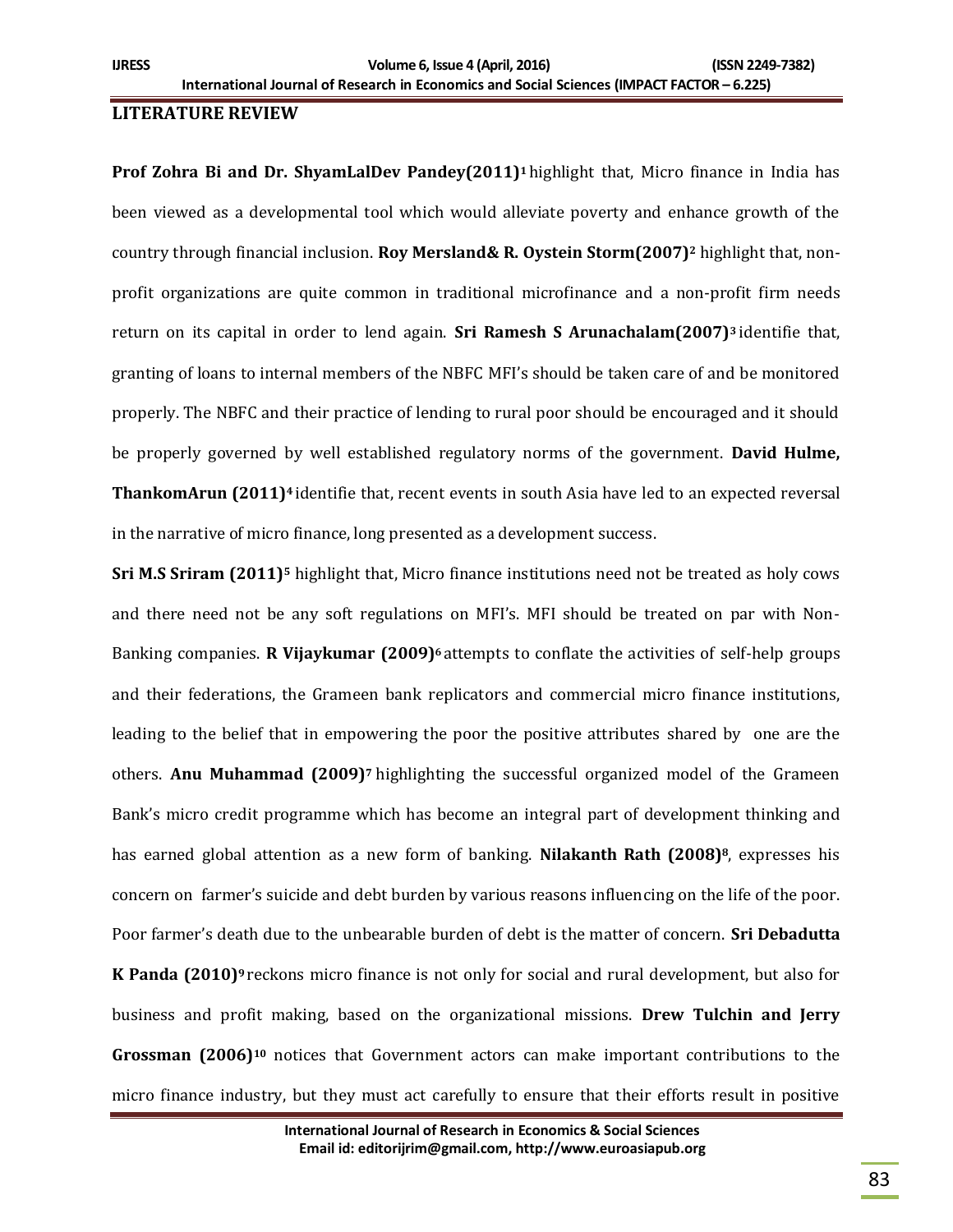impact. **M. Rajashekar(2010)<sup>11</sup>** expresses that India's booming microfinance segment is under the scanner, with the Reserve Bank of India(RBI) issuing a veiled warning that it could be taken off the priority sector lending list of banks if the industry fails to improve its governance standard.

There are no much literatures and works which are available related to the governance issues of Micro financial institutions. Therefore this study is taken up to through light on governance issues of Micro financial institutions in Karnataka.

#### **METHODOLOGY**

The study is based on both primary and secondary data collected. The primary data is collected through the structured questionnaire and the secondary data is collected through the annual reports, publications, online journals, books and monthly magazines of MFI's.

Systematic Random Sampling Technique was used for collection of data. 30 leading Micro Finance Institutions of Karnataka were selected on the basis of their turn-over, outreach, and years' of service in the field of finance serving the poor and either the Chairman/Director/ Managers of these institutions have responded being part of Policy Makers and these responses are considered to test the hypothesis.

.The data collected was tabulated, analyzed and interpreted to draw suitable conclusions and to analyze the governance practiced in Micro Finance Institutions of Karnataka, tools like **Arithmetic** 

**Mean, Standard Deviation, Percentage, Test for proportions tool (Z test statistic)** are used in order to prove the hypothesis.Statistical analysis has been done using SPSS.

The following hypotheses were formulated and tested

# **Hypotheses**

- $H_0$  : The governance practices of Micro Finance Institutions are not in line with the guidelines of governance.
- $Ho<sub>2</sub>$  : Regulatory boards play a major role in establishing governance in MFIs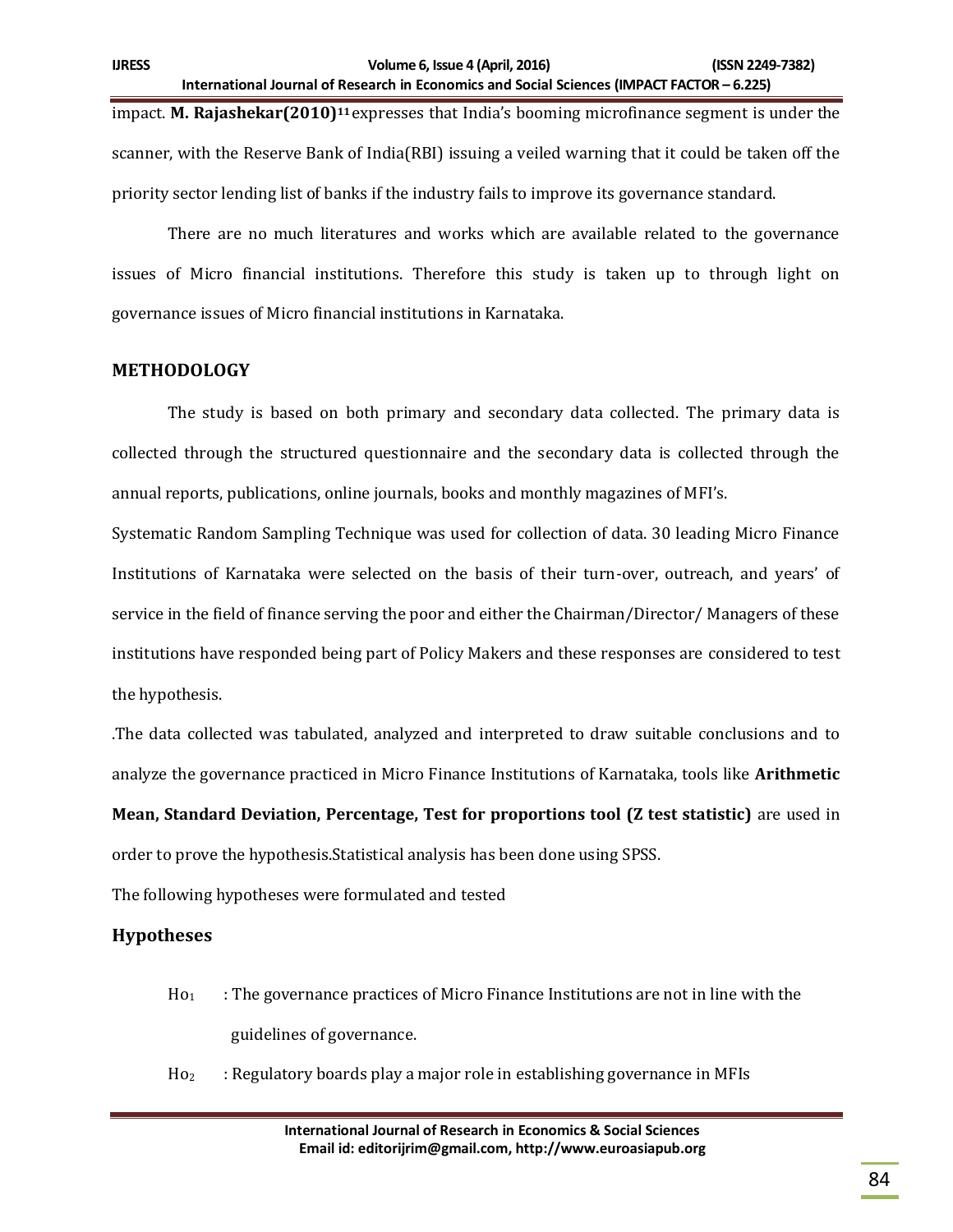## **DATA ANALYSIS AND INTERPRETATION**

As part of data collection, responses were taken from the directors and chairmen's of selected MFIs. As it is an empirical study, the importance is given on the significant factors of governance while analyzing the data collected through questionnaire. The questions asked and responses collected are presented in the form of following tables and graphs.

| Sl.<br>no      | Particulars                          | No of Respondents |                |       |                                     | Calculated z | Critical        | level of     |                             |
|----------------|--------------------------------------|-------------------|----------------|-------|-------------------------------------|--------------|-----------------|--------------|-----------------------------|
|                |                                      | Yes               | N <sub>o</sub> | Total | Hypothesis                          | value        | value $Z\alpha$ | Significance | Result                      |
| a.             | Disclosure of<br>Loan                | 12                | 18             | 30    | $H0:p \ge 0.50$ ,                   | 1.095        |                 |              | accept null                 |
|                | Pricing                              |                   |                |       | H1: $p < 0.50$                      |              | $-1.645$        | 0.05         | hypothesis                  |
| b.             | Terms and Conditions<br>of Repayment | 27                | 3              | 30    | $H0:p \ge 0.95$ ,<br>H1: $p < 0.05$ | $-12.56$     | $-1.645$        | 0.05         | rejected null<br>hypothesis |
| C <sub>1</sub> | Communicating<br>to<br>Beneficiaries | 27                | 3              | 30    | $H0:p \ge 0.95$ ,<br>H1: $p < 0.06$ | $-12.56$     | $-1.645$        | 0.05         | rejected null<br>hypothesis |

#### **Table 1: Practices of Transparency**

#### **Source: Primary data**

Table1 is used to denote the various transparency tools used by the MFI's. The table explains how

hypothesis which are framed are tested by using the Z test.

# **A) In case of disclosing loan price information:**

Null hypothesis: H0:  $p \ge 0.50$  (50 and above % of MFIs are not disclosing the loan price information)

Alternative hypothesis: H1:  $p < 0.50$  (less than 50% of MFIs are disclosing the loan price information)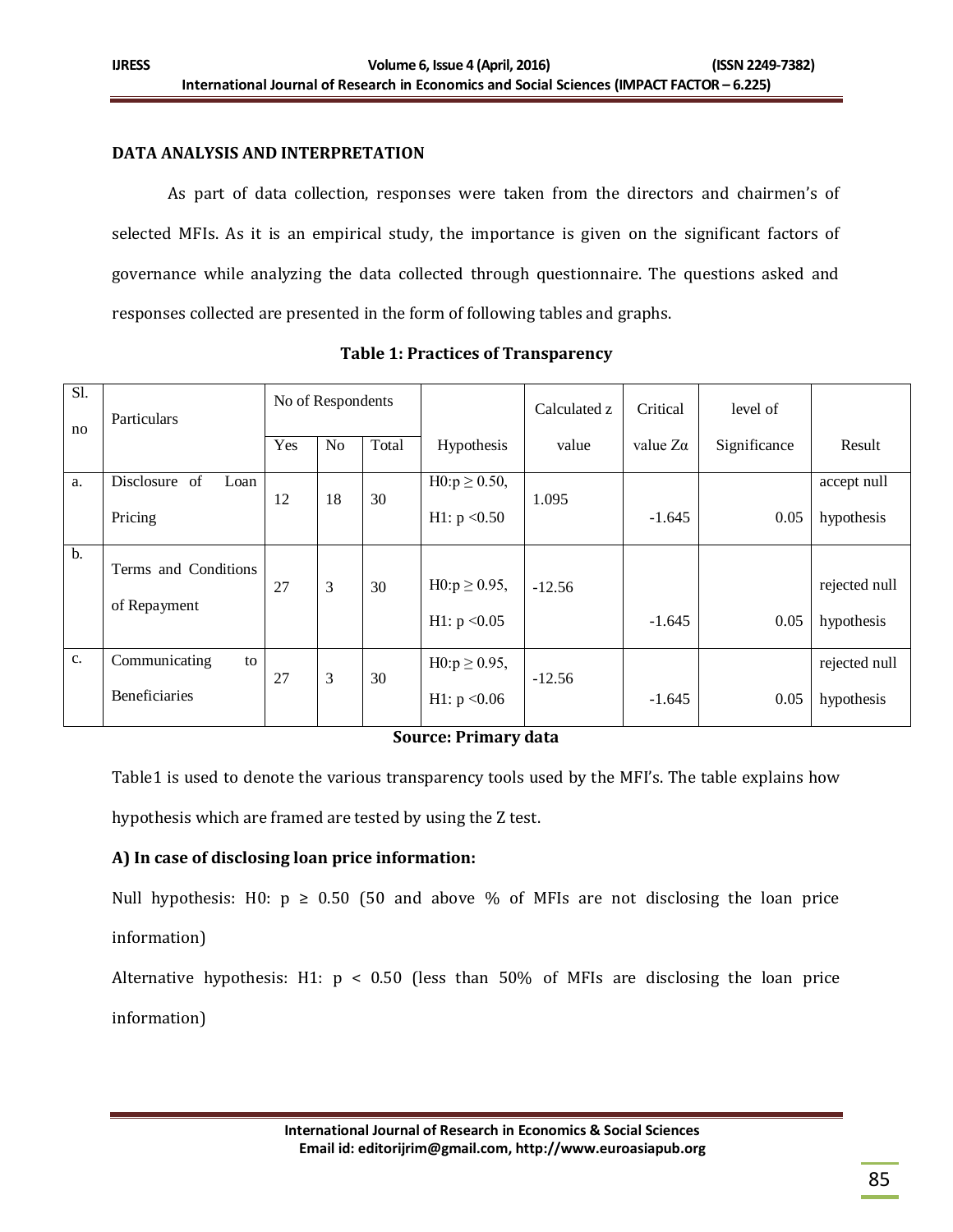Result: Since  $Z_{cal}$  value is 1.095 less than  $Z\alpha$  is -1.645 at the 5 percent significance level. Therefore null hypothesis is accepted against alternative hypothesis saying that more than 50% of MFIs are not disclosing their loan price information in brochures.

## **B) In case of Term and Conditions of repayment of loan:**

Null hypothesis: H0:  $p \ge 0.95$  (95 % and above of MFIs are not disclosing the terms and conditions of repayment of loan)

Alternative hypothesis: H1:  $p \le 0.95$  (less than 95 % of MFIs are disclosing the terms and conditions of repayment of loan)

Result: Since  $Z_{cal}$  value (Calculated value) is 12.56 more than  $Z\alpha$  (Critical value) is -1.645 at the 5 percent significance level. Therefore null hypothesis is rejected against alternative hypothesis saying that less than 95 percent of MFIs are disclosing their terms and conditions of repayment of loan in their brochures.

# **C) In case of communicating to beneficiaries:**

Null hypothesis: H0:  $p \ge 0.95$  (95 and above % of MFIs are not communicating to their beneficiaries)

Alternative hypothesis: H1:  $p \le 0.95$  (less than 95% of MFIs are communicating to their beneficiaries)

Result: Since  $Z_{cal}$  value (Calculated value) is 12.56 more than  $Z\alpha$  (Critical value) is -1.645 at the 5 percent significance level. Therefore null hypothesis is rejected against alternative hypothesis saying that less than 95% of MFIs are communicating to their beneficiaries.

Therefore it can be concluded that overall practices of transparency in MFIs is not visible or maintained at 100 percent.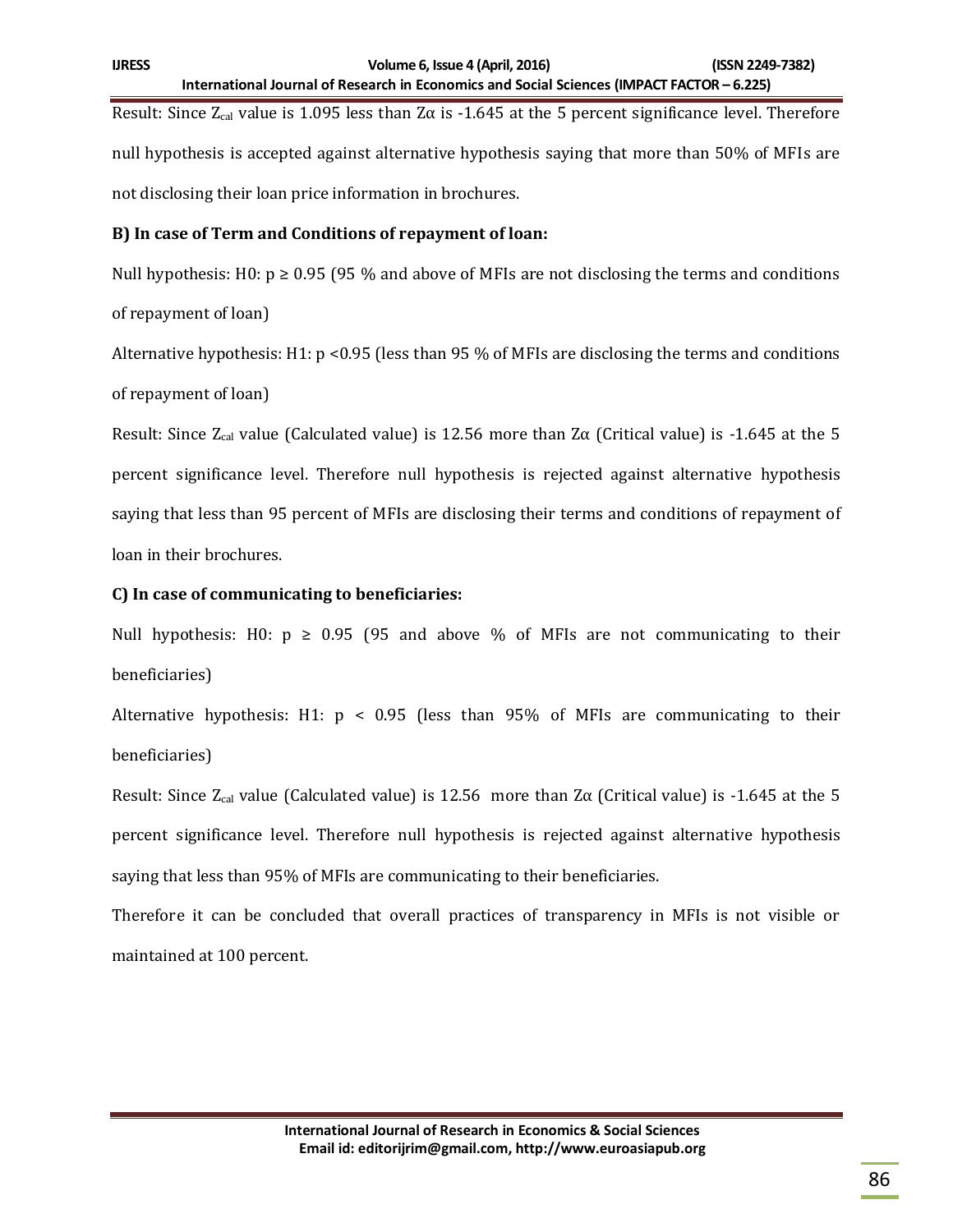**IJRESS Volume 6, Issue 4 (April, 2016) (ISSN 2249-7382) International Journal of Research in Economics and Social Sciences (IMPACT FACTOR – 6.225)**

|                | <b>Brochures</b> |     |            | <b>Orientation Sessions</b> |            | Meetings | <b>Annual Reports</b> |     |
|----------------|------------------|-----|------------|-----------------------------|------------|----------|-----------------------|-----|
| Particulars    | <b>Nos</b>       | %   | <b>Nos</b> | %                           | <b>Nos</b> | %        | <b>Nos</b>            | %   |
| Yes            | 27               | 90  | 24         | 80                          | 27         | 90       | 30                    | 100 |
| N <sub>o</sub> | 3                | 10  | 0          | 20                          | 3          | 10       | O                     | 0   |
| Total          | 30               | 100 | 30         | 100                         | 30         | 100      | 30                    | 100 |

### **Table 2: Disclosure Mechanisms Used**

## **Source: Primary data**

The table 2 represents, the disclosure mechanisms followed by MFIs as part of their governance. Various disclosure mechanisms are used by these institutions like brochures, orientation sessions, Meetings, annual reports etc.

Out of the total institutions taken for study, 90% are using brochures as one disclosure mechanism, 80% of them use orientation sessions, 90% of them use Meetings, and all the ten institutions use annual reports resulting in 100% as part of disclosure mechanism. This data reveals that, the institutions are rightly ahead in terms of disclosure and governance practices contributing to the welfare of the poor.

| <b>Particulars</b> | Frequency | Percentage |
|--------------------|-----------|------------|
| Yes                | 18        | 60         |
| No                 | 12        | 40         |
| Total              | 30        | 100        |

# **Table 3: Need for Regulatory Bodies**

**Source: Primary data**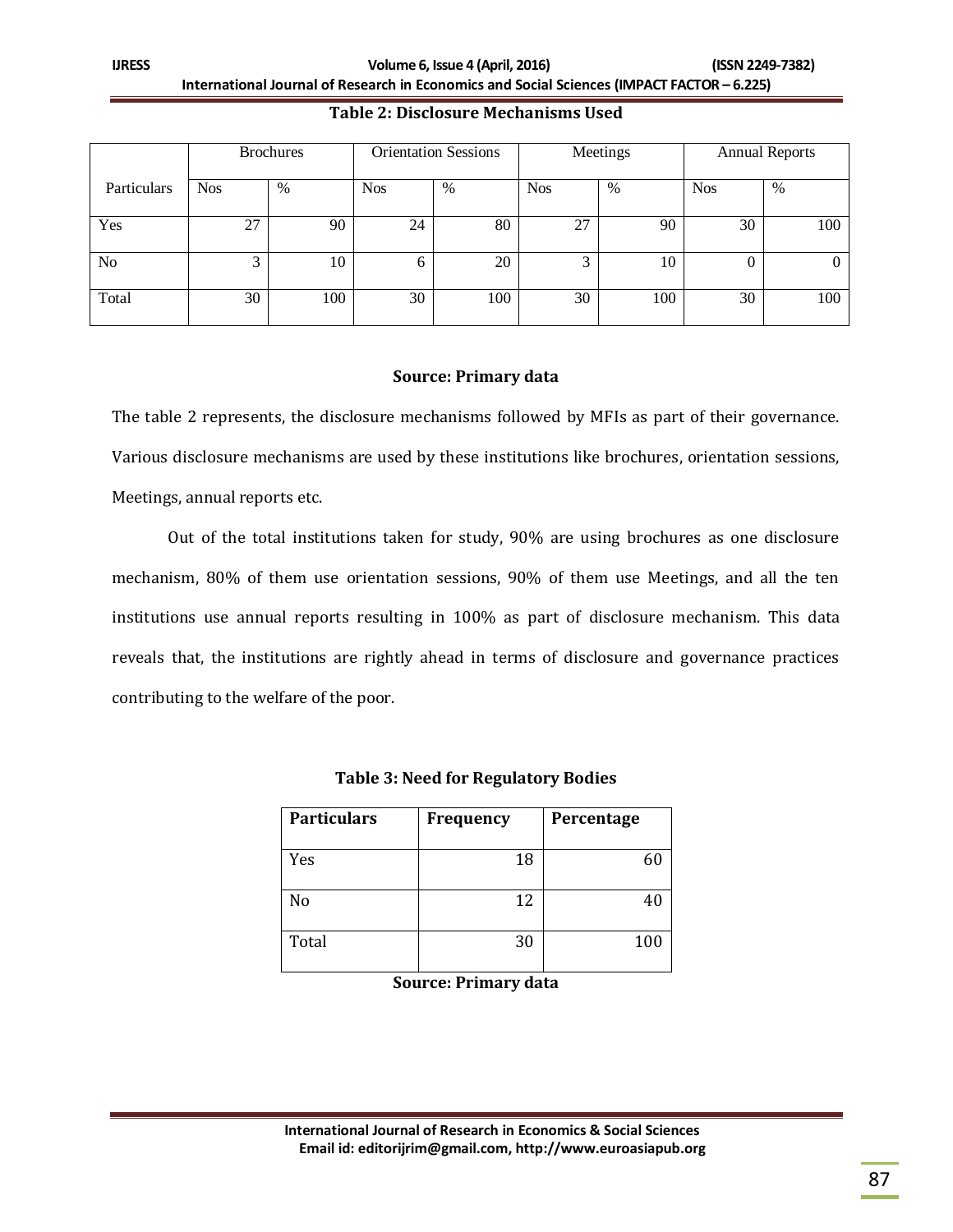Table 3 is used to represent the opinion of the MFIs on formulating regulatory bodies. The majority of the selected MFIs are of the opinion to set up an exclusive regulatory body to monitor the operations of the MFIs as it has got increased importance in the present day context.

The above chart shows, 60% of the MFIs expressing their willingness for formulating of the regulatory bodies and the rest 40% are not in favour of formulation of regulatory bodies. The leading MFIs have identified the role of regulatory bodies in ensuring the quality of service of these institutions and those institutions which are not in favour of regulatory bodies still think that the formation of regulatory bodies will restrict their free fly in this field of finance.

While concluding it can be rightly said, for the current day Micro Finance Industry, there is a definite need of regulatory body to govern and control the operations of MFIs to ensure the interest of the stakeholders are protected.

# **Testing of Proportions**

Our objective is to test whether the MFIs require exclusive regulatory bodies or not i.e., to test whether proportion of MFIs who says exclusive regulatory bodies is required. Accordingly Null Hypothesis and Alternative Hypothesis are framed as follows:

Null Hypothesis (H<sub>0</sub>): P  $\geq$  0.50 (50% and above percent of MFIs says exclusive regulatory body is required)

Alternative Hypothesis (H<sub>1</sub>):  $P < 0.50$  (Less than 50% of MFIs says exclusive regulatory body is required)

Where, P is the population proportion

From the collected data it was apparent that out of 100 percent, 60% Micro Finance Institutions say that, there is need for separate regulatory bodies. i.e.,  $p = \frac{x}{n} = \frac{18}{30}$  $\frac{10}{30}$ =0.60, where p is sample proportion.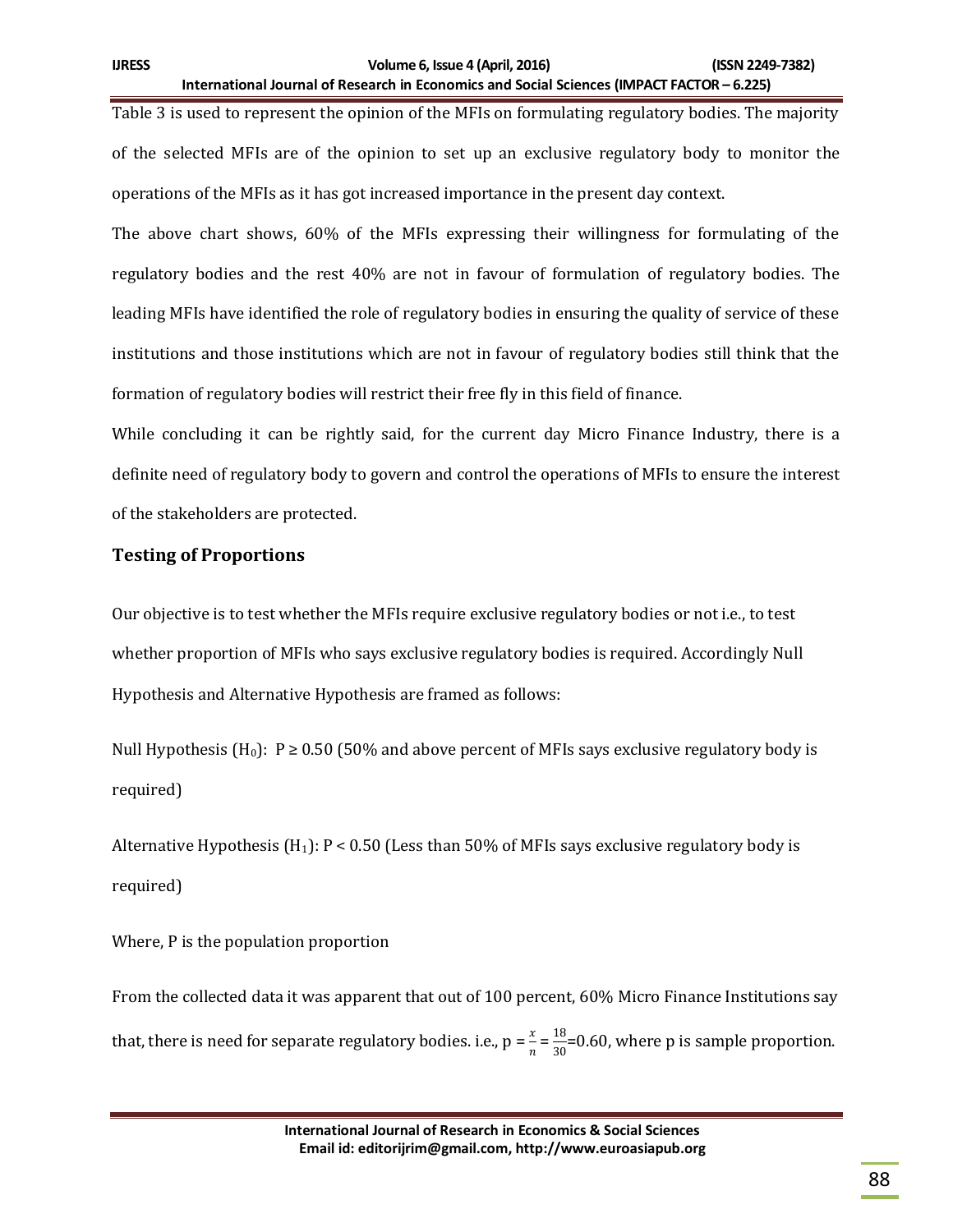The test statistics is given by  $Z=$  $\overline{1}$  ${}^{\scriptscriptstyle P_{\scriptscriptstyle O}}\!\!\!$  0  $_{\scriptscriptstyle O}$ n = 0.60−0.50  $\frac{0.50 - 0.50}{\sqrt{0.50 * 0.50}} = 1.095$ 30

Applying the two-tailed test for determining the rejection regions at 5 percent level which come to as under, using normal curve area table:  $R : |z| > 1.96$ 

The observed value of z is 1.095 which comes in the acceptance region since R:  $|Z| > 1.96$  and thus,  $H_0$  is not rejected in favour of  $H_1$ . Accordingly, we conclude that the more than 50% of MFIs says that there is need for an exclusive regulatory body.

# **CONCLUSION**

As MFIs are suffering from the conceptual clarity of the Micro Finance service they have to render, they should be clear with what they have to do actually to uplift the rural poor from poverty. Most of the MFIs suffer from late payment problems and they should come up with new mechanisms to overcome this problem in contrary to the existing techniques.

MFIs should encourage the rural poor to take up self employment from the financial service they receive. MFIs need to be more clients friendly when people approach them for finance. MFIs have to be softer in debt collection mechanisms because, the existing methods are not so encouraging and it's demoralizing the applicants. It is being observed that the percentages of interest charged by the institutions are reasonable and rural friendly. Effective Governance in MFIs should be widely practiced in view of efficient performance and increased transparency.Though governance is practiced, it is not effectively implemented in all the institutions. So, MFIs should be properly educated by making them to know the benefits of transparency and governance in the financial market.

As MFIs are criticized for trying to deceive the poor people by charging higher rate of interest, they must be controlled by establishing proper regulatory mechanisms. As MFIs fail in effective implementation of governance there is a need of establishing regulatory body to monitor and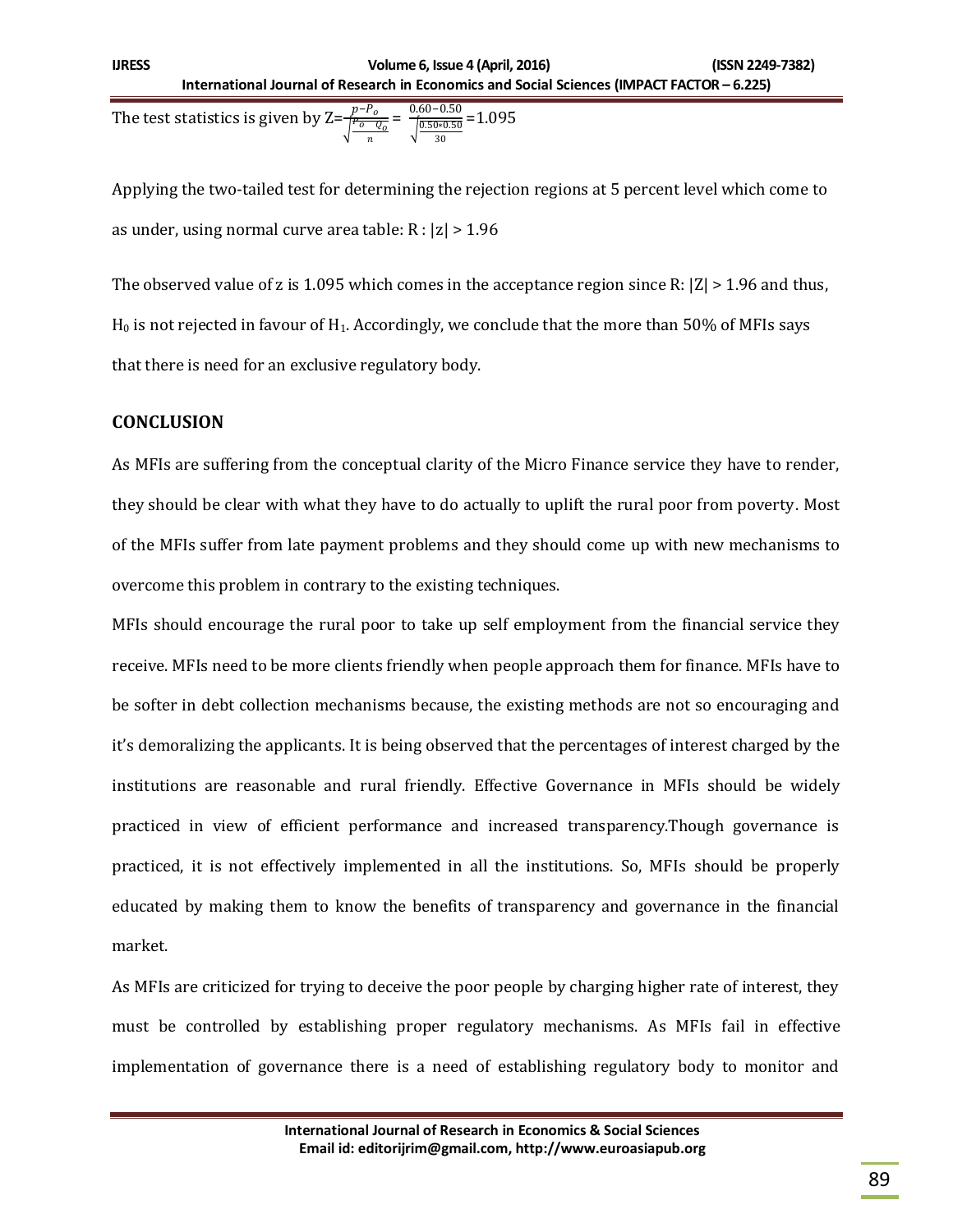govern the MFIs in the long run. It is advisable to majority of the institutions to follow the service delivery and operational methods adopted by the leading institutions like, SKDRDP, IDF, NavodayaGrama Vikasa Trust, Samastha Micro Finance and Bharathiya Swamukthi Samsthe. Finally, MFIs are operating in increasingly competitive markets, and maintaining or increasing market share has become an important component of their strategic objective.

Therefore, a clear articulation of the function of microfinance boards is essential for their effective governance. After analyzing the basic issues in Micro Finance Institutions and types services offered and existing governance prevailing in these institutions, the researcher proposes to establish the environment which will strengthen the micro finance sector and the conditions that must exist to achieve effective governance.

In terms of significance, the study can be extended to any part of the nation or even to other countries.

## **REFERENCE**

- [1]. Ramesh S Arunachalam(2007)<sup>1</sup>, "Governance of Micro Finance Institutions: Time to implement 'connected lending' provisions of RBI circular of 2007", www.microfinance-inindia.blogspot.com
- [2]. Roy Mersland& R Oystein Strom (2007)2, "Performance & corporate governance in MFI's", Journal of Banking and Finance, Vol 33, No 4, pp, 662-669
- [3]. Zohra Bi and Dr. ShyamLalDev Pandey<sup>3</sup>, "comparison of Performance of Micro Finance Institutions with Commercial Banks In India", Australian Journal of Business and Management Research Vol.1 No.6{110-120} September 2011
- [4]. DevidHulme&Thankom Arun<sup>4</sup>, "What's Wrong and Right With MFI", EPW, Vol XLVI No 48, Nov 26, 2011.
- [5]. M.S Sriram5, "Micro Finance Industry In India : More Thoughts", EPW, Vol XLVI No 50, Dec 10 2011.